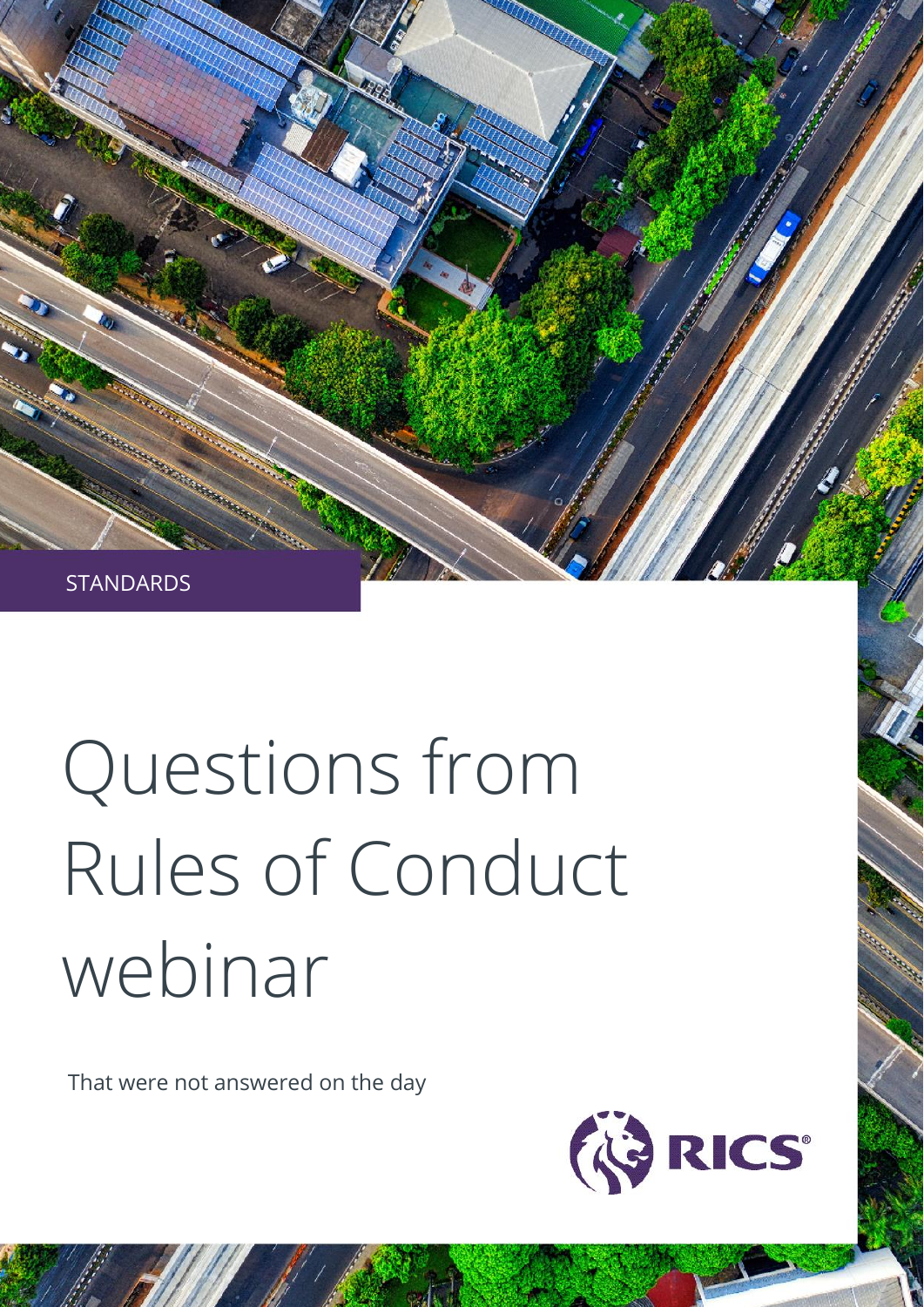## Q: Do the new rules fully replace the previous 5 ethical standards?

A: Yes, the ethical principles are now incorporated into the Rules of Conduct as the basis for the individual rules.

## Q: Does this have any impact on the International Ethics Standard?

A: No. RICS remains a member of the IES coalition and the new Rules implement all the IES principles.

## Q: How are these Rules enforced?

Q: How will the RICS ensure that members embrace the new Rules of Conduct and examples and behaviours in relation to, say, sustainability?

A: Serious breaches of the Rules would be enforced through RICS regulatory action, either through our investigation process or the assurance process. However, our main approach to ensuring that members and firms embrace the new Rules and examples is through support, training (at APC stage and beyond) and advice. For example, for people starting new firms, we are working on advice on setting up client relationships and data handling; and there is lots of advice on sustainability through our thought leadership team.

Q: Rules of Conduct relate to our relationship with clients and the public. To what extent do we have a duty of care to the occupiers affected by our clients' decisions where we don't have a contractual arrangement.

A: The question of where a duty of care arises is a complicated one. The RICS guidance note [Risk, liability and insurance](https://www.rics.org/uk/upholding-professional-standards/standards-of-conduct/risk-liability-and-insurance/) provides help on the law in England and Wales about when the court will find that a duty of care exists, but the position will be different globally. Where there is an established duty of care, for example to tenants where you are managing a building on behalf of a landlord or right to manage company, or to the borrower where you are undertaking a mortgage valuation, the relevant sector specific standards will help to explain that duty. When advising a client about different available options where some options will, or may, have a negative impact on others, you should make that potential impact clear so that any decision made by the client is fully informed.

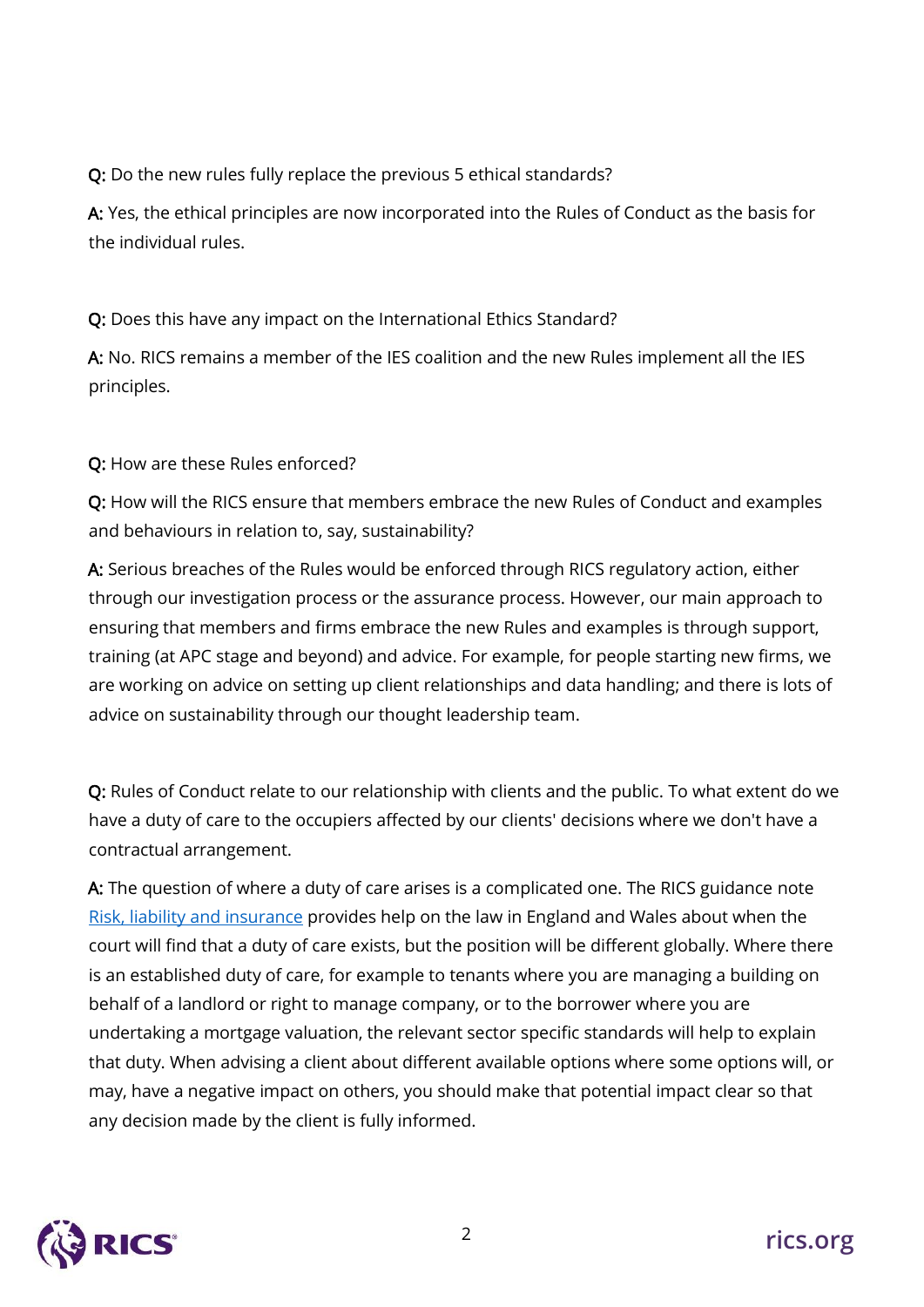In terms of the Rules of Conduct you need to consider the obligation to be honest and act with integrity, to treat people with respect and encourage diversity and inclusion, and to act in the public interest in relation to everyone, not just clients, although the expectations will vary depending on the relationship you have.

Q: There are clearly situations when a surveyor's bill is paid by a 3rd party (such as a utilities provider). What, if any, duty is there to be transparent with the 3rd party? They are not my client where Rule 1.6 would apply.

A: The answer to this question will depend on the contract you have with your client, what both parties would reasonably expect in terms of confidentiality and disclosure, and what is necessary for you to have acted with integrity. We would suggest that you should consider this in your terms of engagement.

Q: Regarding the APC – will assessors be given a definitive level of knowledge to expect from candidates in future regarding the new RoC and professional obligations? For example, several of the obligations have other documents that expand on them including professional indemnity insurance, use of delegations and handling clients' money. How much are candidates expected to have learned regarding these individual requirements?

A: Candidates should have the level of knowledge about the Rules of Conduct and any other standards that are relevant to their role and pathway, as for assessments under the current Rules. The focus on the importance of the requirements of 'setting up in business' either as a regulated company or sole trader will continue as existing. The current six additional rules for firms are being incorporated within the new obligations for firms, and candidates will be expected to be aware of the various RICS guidance notes covering these.

Q: Have the events at the top tier of management of the RICS been addressed by these new Rules? That report was very damaging to the profession.

Q: Probably not the right forum for this but can you discuss the matter of value for money for members?

A: The recommendations of the Levitt review are separate from the Rules of Conduct and are being taken forward by Governing Council, including through a Statement of Values which

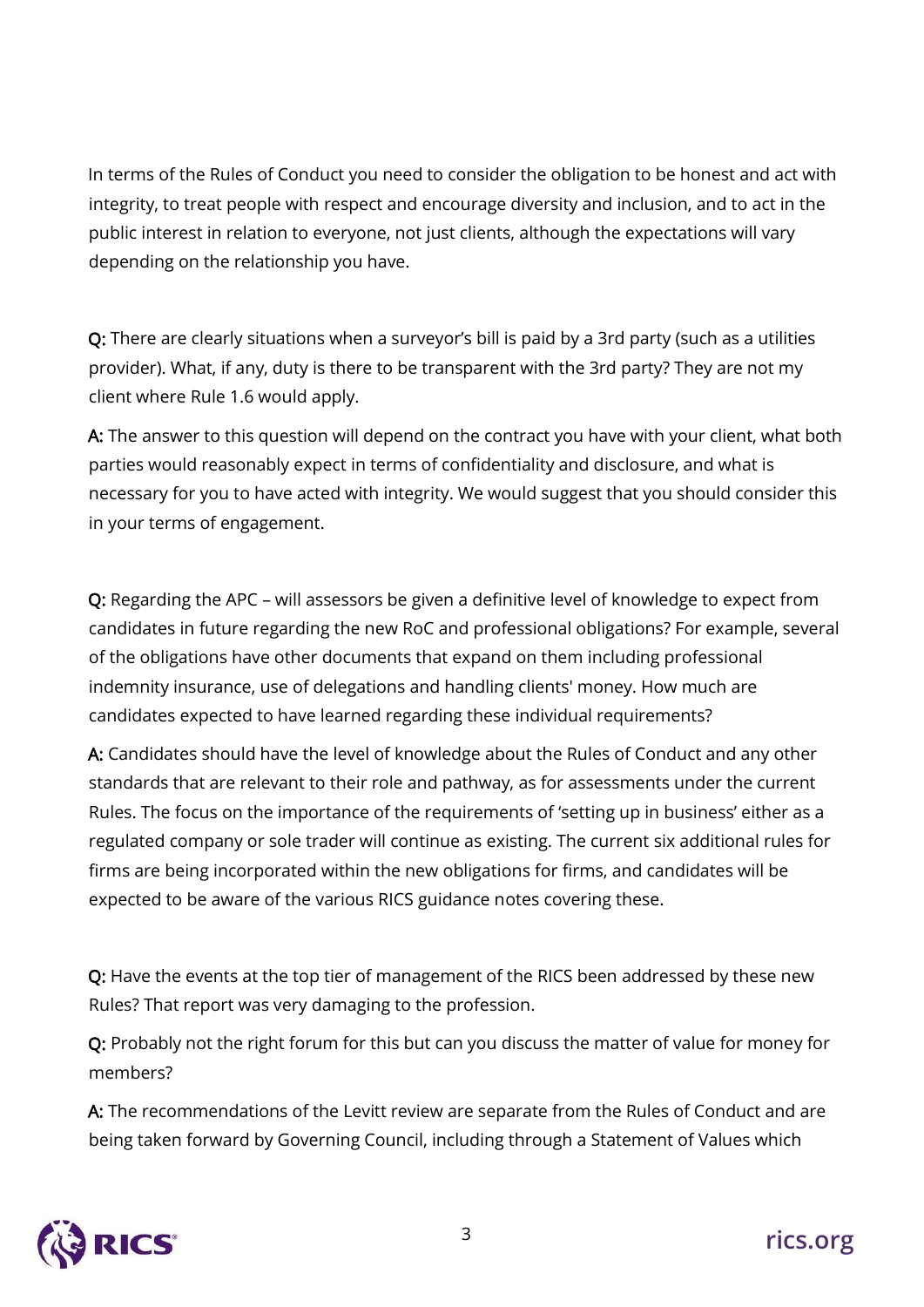makes it clear that those working for RICS (in a staff or voluntary capacity) are held to the same standards we expect of others. Ms Levitt also recommended an independent review of governance and purpose, which is being commissioned. Governing Council is also working on a suite of measures to provide more information to members about how fees are spent and to ensure that the information from the consultation with members about value for money is being converted into actions.

Q: Would it be fair to say that the new Rule 3 is about how the services are delivered while Rule 2 is about who does provide the services?

A: Yes, that is a fair summary.

Q: With new role of the retro fit coordinator being created what is RICS take on this. It is effectively a whole house survey. [https://www.retrofitacademy.org/wp](https://www.retrofitacademy.org/wp-content/uploads/2021/09/L5-Prospectus-NEW-September-2021-280921.pdf)[content/uploads/2021/09/L5-Prospectus-NEW-September-2021-280921.pdf](https://www.retrofitacademy.org/wp-content/uploads/2021/09/L5-Prospectus-NEW-September-2021-280921.pdf)

A: We have passed this question on to colleagues in the technical standards team to consider.

Q: Up to which grade of relationship (family member – friends) is a valuer able to proceed with a valuation report? What if the client is my uncle or a second cousin? Or a very distant family member with the same name as the valuer?

A: The assurance that valuations are an objective professional opinion (particularly those that might be relied on by, or affect the interests of third parties) is important in maintaining confidence in the profession. Therefore, valuers should be particularly careful about conflicts of interest. There is no definitive list of categories where valuers can proceed or not. The valuer should make and record a professional judgement about whether their relationship to the client is likely to affect their ability to provide an objective opinion, or might reasonably be perceived by a third party as being likely to affect their objectivity. Even where a valuer does not think there is a conflict of interest, an existing relationship should be clearly recorded so that a third party can make their own assessment.

We would usually suggest that members try to avoid doing any formal work for family members. If they disagree with your professional opinion, or dislike the outcome of your work,